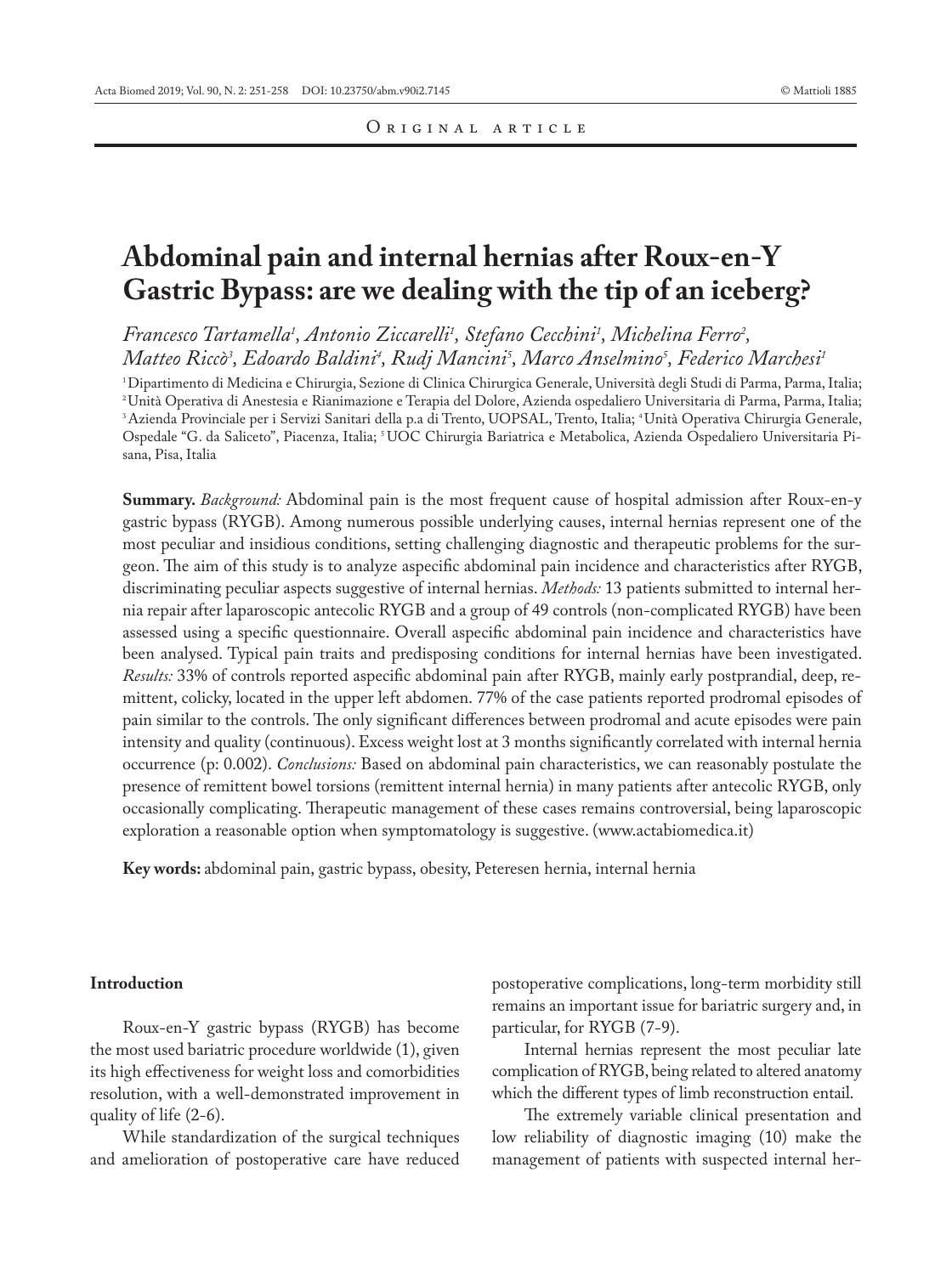nias extremely challenging, with high risk of unnecessary explorations or delayed treatments (11).

Abdominal pain, which is the key symptom of internal hernias, is reported quite frequently by patients after RYGB: its variable presentation and the wide range of possible causes make differential diagnosis extremely challenging (12).

This study aims at identifying possible specific features in the clinical presentation of patients with suspected internal hernias after RYGB, with specific focus on abdominal pain.

#### **Materials and methods**

A total of 13 cases of internal hernias after RYGB, 4 operated on at Parma University Hospital, 6 at Pisa University Hospital, 3 at Piacenza Hospital between 2007 and 2013, were retrospectively assessed. Indication for surgery was based on symptoms characteristics (severity and frequency) and diagnostic procedures findings. All the patients had previously undergone antecolic-antegastric laparoscopic RYGB, with posterior hand-sewn/mechanical gastrojejunal anastomosis (right oriented alimentary limb) and side-to-side jejuno-jeujonostomy; no mesenteric defect closure was performed.

Abdominal pain was investigated by having the patients answer a novel specific questionnaire (Bariatric Postoperative Pain Assessment - BAPPA), by phone or direct interview. The 15 items non validated test was designed based on the Rome III test (13) and changed upon advice of an expert panel including a neurologist, a psychiatrist, a gastroenterologist and an anaesthesiologist; it aims at identifying pain location and frequency, its correlation with meals and bowel movements, any presence of reflex events (nausea and vomiting) and use of analgesics. Pain intensity has been measured by the visual analogic scale (VAS). For patients reporting recurrent pain episodes before surgery, pain characteristics in prodromal and acute episodes were separately examined.

A group of 49 patients having undergone laparoscopic RYGB at Parma University Hospital answered the same questionnaire, in order to identify two subgroups: positive controls (patients reporting abdominal pain) and negative controls (patients not reporting abdominal pain). The set pain cut-off criterion was the presence of abdominal pain other than occasional and as already experienced before surgery. As potentially confounding factors, the following were considered as exclusion criteria:

- Less than 6 months from bariatric procedure
- Patients linguistic difficulties;
- Presence/persistence of psychopathologic traits and eating disorders
- Presence of specific causes of abdominal pain (gallstones, GERD, anastomotic ulcers, incisional hernias, …)

Biometric data were collected from the follow-up registries of the Centres.

Continuous variables were compared throught Student's t test or ANOVA, when appropriate. Univariate analysis of discrete variables was conducted using the chi-square with Yates' correction. All tests were two-tailed, and statistical significance was set at p<0.05. All statistical analyses were performed using IBM SPSS Statistics 22.0 for Macintosh (IBM Corp. Armonk, NY).

The study was approved by the Institutional Review Board, and informed consent was obtained from all participants.

# **Results**

The overall incidence of Petersen hernias, estimated across the three centers was 3.3%.

Among the 60 controls recruited for the interview, 7 were excluded for the presence of typical pain (2 biliary colics, 2 renal colics, 2 dysmenorrhea, 1 diverticular disease) and 4 did not complete or refused the interview. Out of 49 enrolled patients, 16 (33%) reported abdominal pain and 34 no abdominal pain (69%). As reported in table 1, case patients and controls were similar as to demographics, biometric data and comorbidities.

#### *Internal hernia clinical/pain characteristics*

Mean time lapse from RYGB to reintervention was 27±17 months. Diagnostic imaging (Tc scan) re-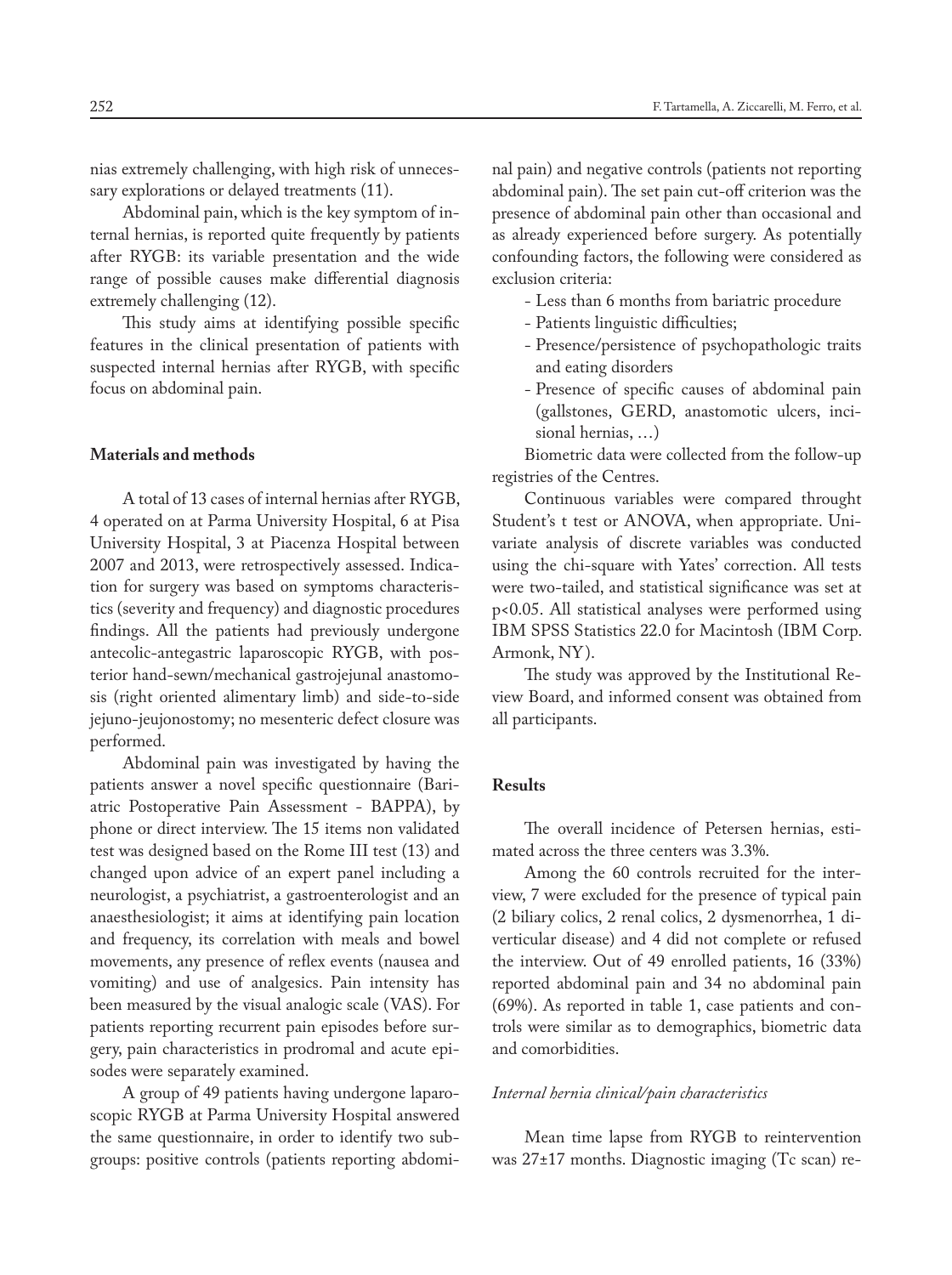**Table 1.** Demographics and clinical data

|                                       |                      | <b>Cases</b>     | <b>Controls</b>          |       |  |
|---------------------------------------|----------------------|------------------|--------------------------|-------|--|
| n                                     |                      | 13               | 49                       | p     |  |
| Gender                                | M/F                  | 3/10             | 5/44                     | 0,347 |  |
|                                       | $(\% )$              | $(30\% / 70\%)$  | $(11\% / 89\%)$          |       |  |
| Mean age at 1 <sup>st</sup> operation |                      | $38,33 \pm 3,8$  | $38,59 \pm 9,8$          | 0,938 |  |
| $BMI - T0$                            |                      | $43,2 \pm 6,7$   | $46,2 \pm 6,4$           | 0,142 |  |
|                                       | Diabetes II          | 3                | 12                       | 0,682 |  |
|                                       | Depression           | 1                | 5                        | 1,000 |  |
|                                       | OSAS                 | 1                | 6                        | 1,000 |  |
|                                       | Arthrosis            | 1                | 8                        | 1,000 |  |
|                                       | Hypertension         | 0                | $\overline{\mathcal{A}}$ | 1,000 |  |
| Comorbidities                         | Endometriosis        | 1                | $\pmb{0}$                | 0,155 |  |
|                                       | Polycystic ovaries   | 1                | $\sqrt{2}$               | 0,403 |  |
|                                       | Hiatal hernia        | 1                | $\mathsf 3$              | 0,501 |  |
|                                       | Asthma               | 1                | $\mathbf 0$              | 0,155 |  |
|                                       | Thyroid disease      | 1                | $\,0\,$                  | 0,155 |  |
|                                       | Thrombocytosis       | 1                | $\boldsymbol{0}$         | 0,155 |  |
|                                       | Cauda equina         | 1<br>$\mathbf 0$ |                          | 0,155 |  |
|                                       | syndrome             |                  |                          |       |  |
|                                       | <b>Complications</b> | $\,0\,$          | $\pmb{0}$                | 1,000 |  |

vealed signs of internal hernias in 8/13 case patients (61.5%), being the swirl sign the most common finding. At surgical exploration, 11 Petersen hernias (85%) and 2 mesenteric hernias were found (15%). All interventions were carried out with a laparoscopic approach: the defect involved was repaired with direct suture; no bowel resection was necessary.

Only 1 out of 13 patients (7.7%) was in shock.

The majority of the patients (77%) reported prodromal episodes of abdominal pain, similar but less intense than the one leading to the operation.

During the acute episode, pain was defined as deep (100%), continuous rather than intermittent (colicky) (69%), with gradual onset (92%).

The left upper abdominal quadrant was the most common pain site (61.5%) (figure 1). Acute/prodromal episodes normally started during the first 6 months after RYGB (54%), occurred 2-3 times/month (54%) and usually lasted less than 24 hours (92%). In 9/13 patients (69%) pain appeared or worsened after a meal, most of the times within the first 20 minutes (78%). Vomiting was reported in 38% of the case patients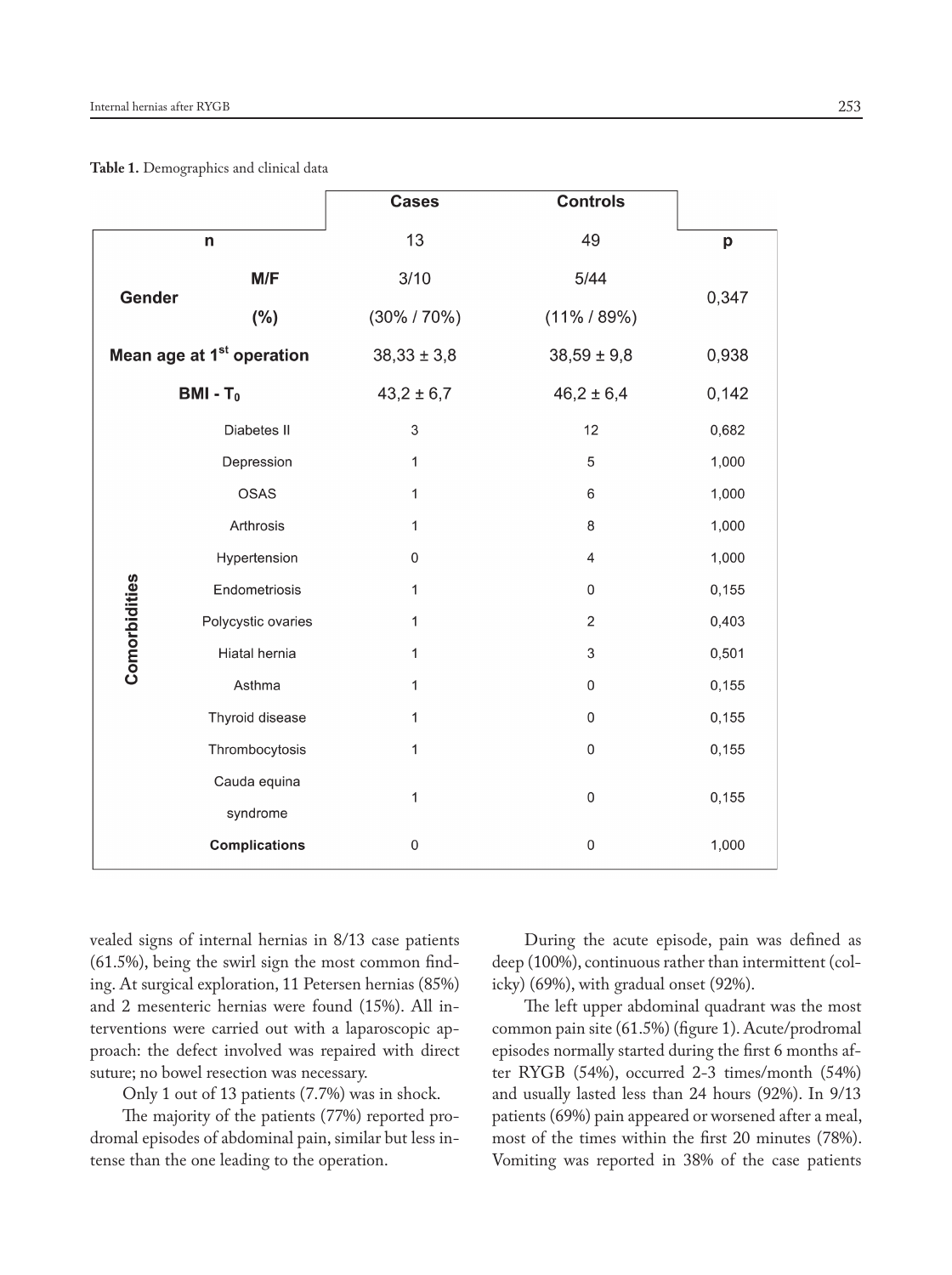| <b>Table 2.</b> Pain characteristics |  |
|--------------------------------------|--|
|--------------------------------------|--|

| Pain characteristics                | Cases          | $C +$          | p      |
|-------------------------------------|----------------|----------------|--------|
| Onset (% within 6 month after RYGB) | 7/13-53.8%     | 10/16-62.5%    | 0.927  |
| $< 1$ /week                         | 11/13-85%      | 13/16-81%      |        |
| Frequency                           |                |                |        |
| $>1$ /week                          | $2/13 - 15%$   | $3/16 - 19%$   | 0.798  |
| Quality: Intermittent (colicky)     | $4/13 - 31%$   | 14/16-87.5%    | 0.008  |
| Continuous                          | $9/13 - 69%$   | $2/16 - 12.5%$ | 0.024  |
| Quality: deep (%)                   | 13/13 -100%    | 13/16-81.2%    | 0.699  |
| VAS (mean)                          | 8.9            | 6.2            | 0.0049 |
| Analgesic use                       | 13/13-100%     | $3/13 - 18.7%$ | 0.0001 |
| Correlation with meals              | $9/13 - 69%$   | $8/16 - 50%$   | 0.505  |
| Changing in bowel movements         | $4/13 - 30.7%$ | $6/16 - 37.5%$ | 0.704  |
| Alleviation by defecation           | $3/13 - 23%$   | $2/16 - 12.5%$ | 0.798  |
| Vomiting                            | 5/13-38%       | $3/16 - 18.7%$ | 0.445  |

#### **Table 3.** Peculiar traits of internal hernias pain presentation

|                         | Internal hernias | р      |
|-------------------------|------------------|--------|
| Continuous pain         | $9/13 - 69%$     | 0.024  |
| VAS (mean)              | 8.9              | 0.0049 |
| Analgesic use           | 13/13-100%       | 0.0001 |
| $>EWL\%$ T <sub>3</sub> | 49.3%            | 0.002  |

only and in most cases did not alleviate the symptoms. Bowel frequency did not usually change during the episodes (69%) and pain was not alleviated by defecation (77%). Pain intensity was reported with an average of 8.9/10 on VAS scale. No typical antalgic position was identified. NSAIDs were reported as the most effective analgesics. In addition to lower intensity, prodromal episodes, when present, were different from the acute ones as to location (epigastric 86%) and quality (intermittent 86%) only.

No patient reported abdominal pain after reintervention.

### *Differential diagnosis*

As well as the case patients, positive controls mainly reported deep (81.2%) abdominal pain, with gradual onset (81.2%), starting in the first 6 months after surgery (62.4%). Episode frequency was not significantly different between the groups. Epigastrium was more frequently involved (37.5%, p: 0.185) (figure 1), and, differently from the case patients, the pain was defined mainly as intermittent (87.5%, p: 0.008). Pain intensity was reported significantly higher in case patients (8.9 vs 6.2, p: 0.0049), causing the patients to use analgesics more frequently (100% vs 18.6%, p: <0.0001). When was correlated with meal pain occurred more frequently in the first 20 minutes. In positive controls, as for the case patients, bowel movements were not changed by pain (62.5%) and pain was not alleviated by defecation (68.8%). Vomiting was more frequent in case patients (38% vs. 18.8%), even though the difference was not found to be statistically significant.

# *Predictive conditions*

As shown in figure 2, EWL at 3 months significantly correlated with internal hernias occurrence (p: 0.002), while no correlation was found with comorbidities.

## **Discussion**

The exponential increase in minimally-invasive bariatric procedures over the last decades contributed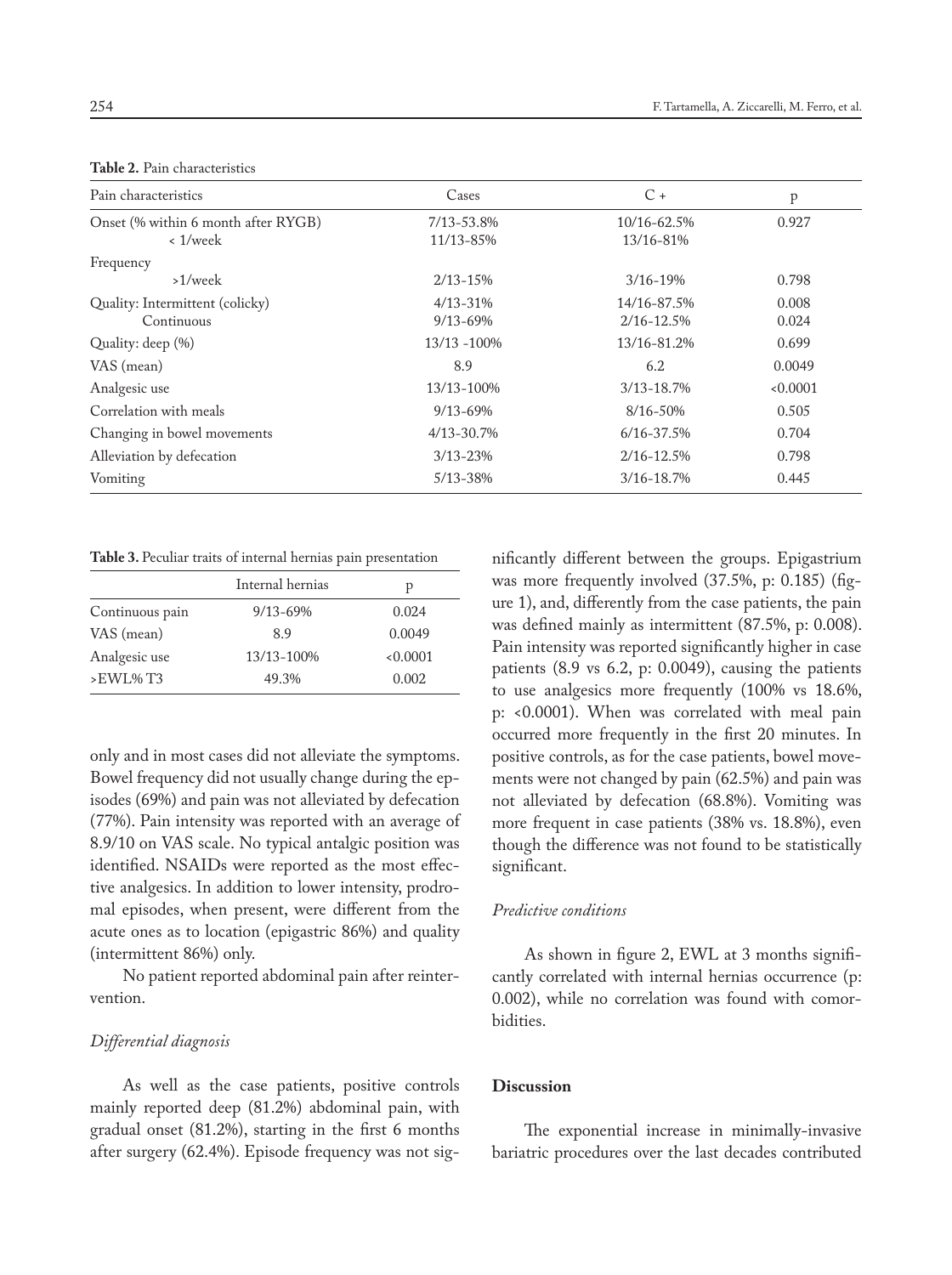

**Figure 1.** Pain site



**Figure 2.** Weight loss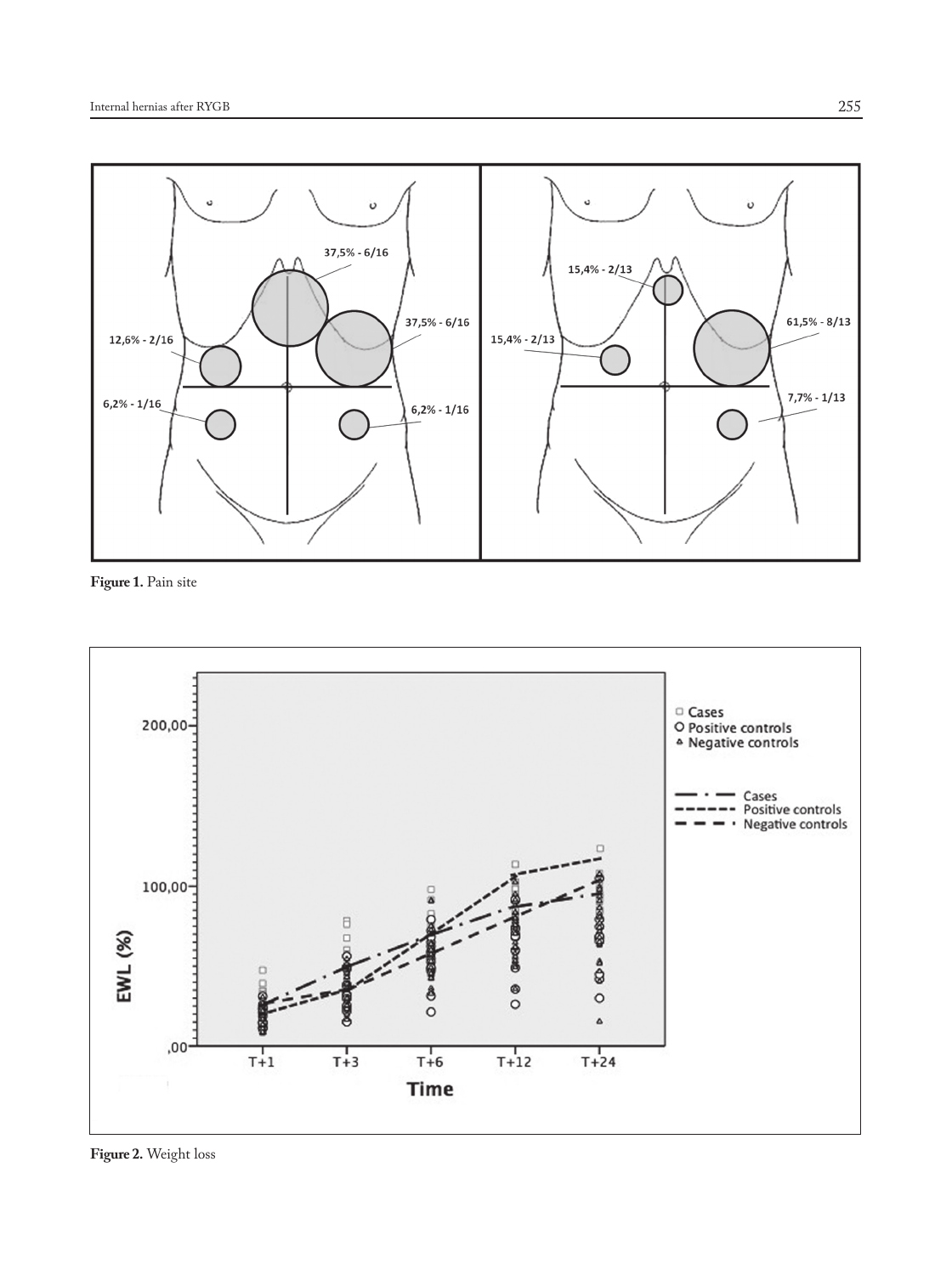to make internal hernias a new and relevant pathology chapter in general surgery units.

Indeed, while alimentary tract reconstructive techniques and rapid weight loss after bariatric surgery create wide internal hernias defects, the reduction of bowel adhesions provided by the laparoscopic approach created the conditions (increased bowel mobility) for the significant increase in this threatening complication (14).

RYGB is the bariatric procedure more frequently complicated by internal hernias, although the real incidence is extremely variable among series, ranging from 0.2% to 9% (15). However, many are the reasons why the above data might be underestimated: rather than the patients lost at follow-up, quite common in bariatric surgery, it is the extremely variable clinical presentation that makes internal hernias incidence hard to quantify.

Beside a small number of life-threatening cases, with bowel occlusion and ischemia, it is plausible that the majority of internal hernias after RYGB is represented by paucisymptomatic spontaneously resolved cases, with abdominal pain as the only clinical symptom. This is typical of antecolic, reconstruction, where internal defects are wide, allowing spontaneous reduction of the herniated bowels.

Moreover, imaging low sensitivity (15-17), especially in absence of occlusive or ischemic scenarios, makes surgical exploration the most reliable diagnostic tool for internal hernias (11).

Differently from other series (18), none of the patients operated on in our series showed a clear occlusive syndrome and only 8 (61.5%) had specific CT signs. This is why we believe that a precise and scrupulous definition of abdominal pain after RYGB is mandatory, especially for patients for whom internal hernia suspicion is less clear.

Abdominal pain was quite frequent in our series: up to 43% of the patients, excluding the ones operated on for internal hernia. Our data are even higher than the ones reported by recent literature (12, 19), and most of the times (70%) the causes were aspecific. The lower pain threshold of obese patients (20) is an additional confounding factor.

Most of the patients operated on in our series (77%) reported a history of worsening abdominal pain. Pain characteristics were similar in case patients and positive controls: pain intensity and frequency, along with radiological findings, where present, were indications for surgical exploration.

For the above reasons, it is hard to determine whether prodromal pain episodes in patients and recurrent episodes in positive controls could amount to clinical expression of non-complicated spontaneouslyresolved internal hernias, but it certainly is a plausible hypothesis. In this sense, pain characteristics reported by most patients (early postprandial, deep, epigastric/ left hypochondrial) can suggest a bowel/vascular torsion mechanism, with some traits of angina abdominis (21). Moreover, when asked about prodromal episodes, the patients also reported a mainly intermittent (colicky) (86%), epigastric abdominal pain, which became continuous and located in the left hypochondrium during the acute episode leading to surgical exploration.

The entity and velocity of weight loss has been already reported as a predisposing condition for internal hernias after RYGB (22). Our data confirm this trend (figure 2), especially during the first months after surgery; the different performance at 1 year, with positive control showing higher weight loss, can be explained by impairment in eating caused by the persistent pain, which is expected to be solved in the cases that already had surgical repair.

Laparoscopic exploration has been advocated as a reasonable option in case of unexplained abdominal pain after RYGB (12, 17). In addition to its low morbidity and high diagnostic and therapeutic effectiveness, laparoscopic exploration proved very rarely an unnecessary measure (11, 23), as confirmed by our series (no false positives in our experience). Moreover, in absence of treatable causes, a prophylactic suture of internal hernia defects could be more safely and easily performed than during RYGB, owing to the lower amount of visceral adiposity.

Most of the series (15, 19, 24, 25) report higher incidence of internal hernias in patients undergoing retrocolic rather than antecolic RYGB. Because of the smaller defects of retrocolic reconstruction (mesocolic defect), a plausible cause is, rather than overall higher incidence of internal hernia, a higher number of severely symptomatic cases. As previously commented,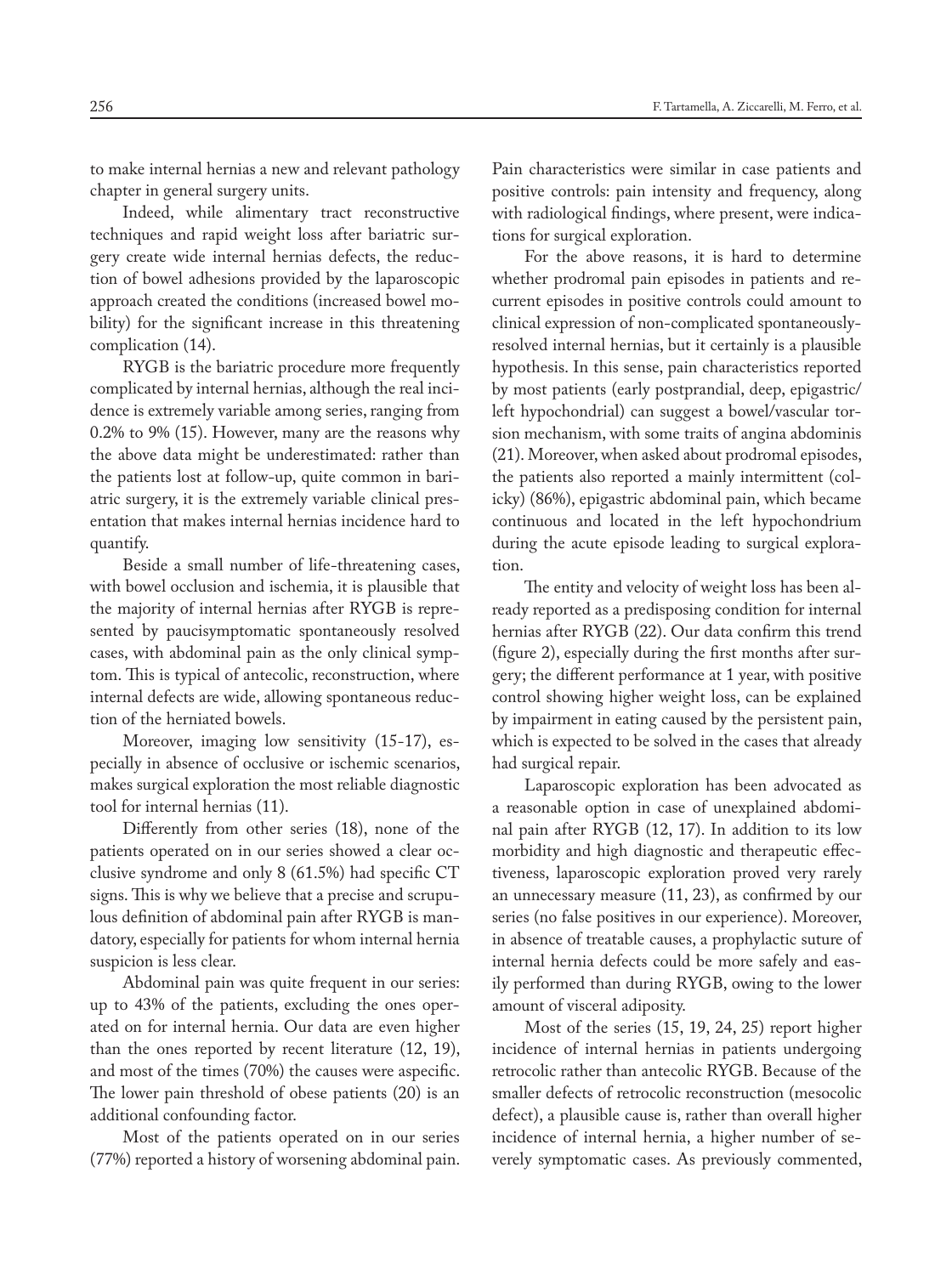the operated patients could represent just the tip of the iceberg of internal hernias, especially for antecolic RYGB.

In this sense, the threshold for laparoscopic exploration should be lower for retrocolic reconstructions.

#### **Conclusion**

Diagnostic limitations make the real incidence of internal hernias after RYGB hard to determine. In presence of recurrent and worsening episodes of early postprandial, epigastric, colic, deep abdominal pain after antecolic RYGB, an explorative laparoscopy could be a correct option, even with no radiological signs and with no severely compromised clinical conditions.

Informed consent was obtained from all individual participants, for whom identifying information is included in this article.

All procedures performed in studies involving human participants were in accordance with the ethical standards of the institutional and/or national research committee and with the 1964 Helsinki declaration and its later amendments or comparable ethical standards

**Conflict of interest:** Each author declares that he or she has no commercial associations (e.g. consultancies, stock ownership, equity interest, patent/licensing arrangement etc.) that might pose a conflict of interest in connection with the submitted article

#### **References**

- 1. Buchwald H, Oien D. Metabolic/bariatric surgery worldwide 2011. Obes Surg 2013; 23(4): 427-36.
- 2. Sanchez-Santos R, Del Barrio MJ, Gonzalez C, Madico C, Terrado I, Gordillo ML, et al. Long-term health-related quality of life following gastric bypass: influence of depression. Obes Surg 2006 May; 16(5): 580-5.
- 3. Torquati A, Lutfi RE, Richards WO. Predictors of early quality-of-life improvement after laparoscopic gastric bypass surgery. Am J Surg 2007; 193: 471-5
- 4. Marchesi F, De Sario G, Reggiani V, Tartamella F, Giammaresi A, Cecchini S, et al. Road running after gastric bypass for morbid obesity: rationale and results of a new protocol. Obes Surg 2015; 25(7): 1162-70.
- 5. Marchesi F, Giacosa R, Reggiani V, De Sario G, Tartamella F, Melani E, et al. Morphological Changes in the Carotid Artery Intima after Gastric Bypass for Morbid Obesity. Obes Surg 2017; 27(2): 357-63.
- 6. Riccò M, Marchesi F, Tartamella F, Rapacchi C, Pattonieri V, Odone A, et al. The impact of bariatric surgery on health outcomes, wellbeing and employment rates: analysis from a prospective cohort study. Ann Ig 2017; 29(5): 440-452.
- 7. Encinosa WE, Bernard DM, Du D, Steiner CA. Recent improvements in bariatric surgery outcomes. Med Care 2009; 47(5): 531-5
- 8. Marchesi F, Tartamella F, De Sario G, Forlini C, Caleffi A, Riccò M, Di Mario F. The Sleeping Remnant. Effect of Roux-En-Y Gastric Bypass on Plasma Levels of Gastric Biomarkers in Morbidly Obese Women: A Prospective Longitudinal Study. Obes Surg 2017; 27(7): 1901-5.
- 9. Tartamella F, Petracca G, Romboli A, Marchesi F. Laparoscopic gastric bypass with remnant gastrectomy in a supersuper obese patient with gastric metaplasia: a surgical hazard? Acta Biomed 2018; 88(4): 491-5.
- 10. Lockhart ME, Tessler FN, Canon CL, Smith JK, Larrison MC, Fineberg NS, et al. Internal hernia after gastric bypass: sensitivity and specificity of seven CT signs with surgical correlation and controls. AJR Am J Roentgenol 2007; 188(3): 745-50.
- 11. Agaba EA, Gentles CV, Shamseddeen H, Sasthakonar V, Kandel A, Gadelata D, et al. Retrospective analysis of abdominal pain in postoperative laparoscopic Roux-en-Y gastric bypass patients: is a simple algorithm the answer? Surg Obes Relat Dis 2008; 4(5): 587-93.
- 12. Greenstein AJ, O'Rourke RW. Abdominal pain after gastric bypass: suspects and solutions. Am J Surg 2011; 201(6): 819-27. Review.
- 13. Drossman DA, Dumitrascu DL. Rome III: New standard for functional gastrointestinal disorders. J Gastrointestin Liver Dis 2006; 15(3): 237-41. Review.
- 14. Steele KE, Prokopowicz GP, Magnuson T, Lidor A, Schweitzer M. Laparoscopic antecolic Roux-en-Y gastric bypass with closure of internal defects leads to fewer internal hernias than the retrocolic approach. Surg Endosc 2008; 22(9): 2056-61.
- 15. Champion JK, Williams M. Small bowel obstruction and internal hernias after laparoscopic Roux-en-Y gastric bypass. Obes Surg 2003; 13: 596-600.
- 16. Iannuccilli JD, Grand D, Murphy BL, Evangelista P, Roye GD, Mayo-Smith W. Sensitivity and specificity of eight CT signs in the preoperative diagnosis of internal mesenteric hernia following Roux-en-Y gastric bypass surgery. Clin Radiol 2009; 64: 373-80.
- 17. Goudsmedt F, Deylgat B, Coenegrachts K, Van De Moortele K, Dillemans B. Internal hernia after laparoscopic Roux-en-Y gastric bypass: a correlation between radiological and operative findings. Obes Surg 2015; 25(4): 622-7.
- 18. Ximenes MA, Baroni RH, Trindade RM, Racy MC, Tachibana A, Moron RA, et al. Petersen's hernia as a complication of bariatric surgery: CT findings. Abdom Imaging 2011; 36(2): 126-9.
- 19. Higa KD, Ho T, Boone KB. Internal hernias after laparoscopic Roux-en-Y gastric bypass: incidence, treatment and prevention. Obes Surg 2003; 13(3): 350-4.
- 20. Foster A, Richards WO, McDowell J, Laws HL, Clements RH. Gastrointestinal symptoms are more intense in morbidly obese patients. Surg Endosc 2003; 17: 1766-8.